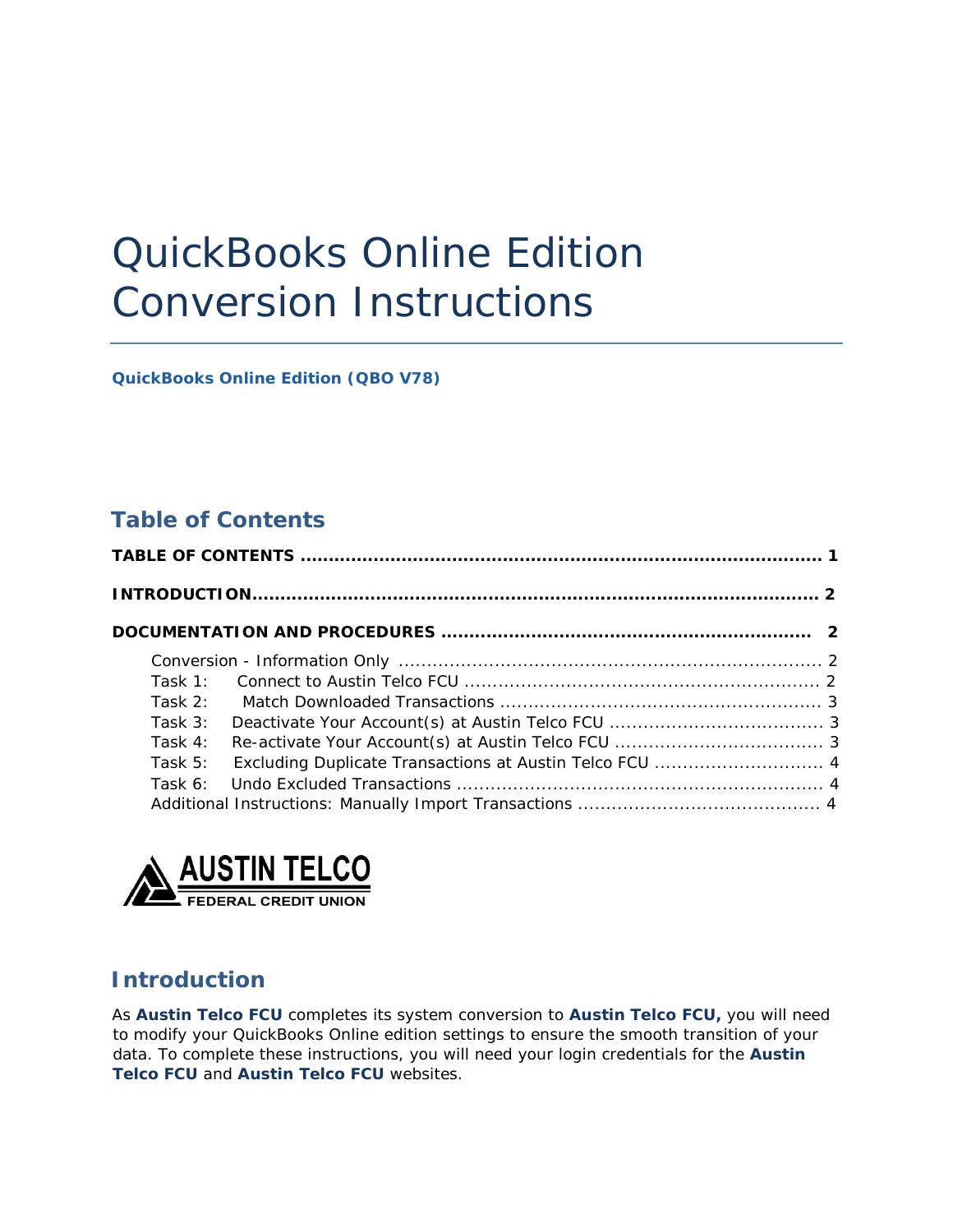<span id="page-1-0"></span> It is important that you perform the following instructions exactly as described and in the order presented. If you do not, your service may stop functioning properly. This conversion should take 15–30 minutes.

**NOTE:** This update is time sensitive and can be completed on or after 3/10/15.

### **Documentation and Procedures**

#### **Conversion – Information only**

 QuickBooks Online data is stored on Intuit servers in the cloud. Since we update your records with every change, we cannot restore your file to a previous point in time.

 QuickBooks Online automatically updates your selected version so you are always on the latest release.

**IMPORTANT:** QuickBooks Online edition connectivity services may be interrupted for up to 3-5 business days after the conversion is complete.

#### **Task 1: Connect to Austin Telco FCU**

**NOTE:** Please skip to page 4 if you **Manually Import Transactions**.

- 1. Choose **Transactions** > **Banking**.
- 2. In the upper right corner, click **Add Account**.
- 3. Enter *Austin Telco FCU* and click **Find**.
- 4. Click the link for *Austin Telco FCU*.
- 5. Type your **User Id** and **Password** and click **Log In**.
- 6. If the bank requires extra information, enter it to continue.
- 7. Choose an **account type** for each account you're connecting.
- 8. Click **Connect** to download up to 90 days of transactions.

**NOTE**: If you need a shorter date range, click **Need a shorter date range?**  at the top and choose between 0, 7, or 30 days.

 9. After your download finishes, click the **New Transactions** tab to see what was downloaded then simply check off all the

#### **Task 2: Match Downloaded Transactions**

1. If new transactions were received from your connection, accept all new transactions on the **Transactions** > **Banking** page. Simply check off all the New/Matched transactions and click **Batch Action** to "**Accept Selected**".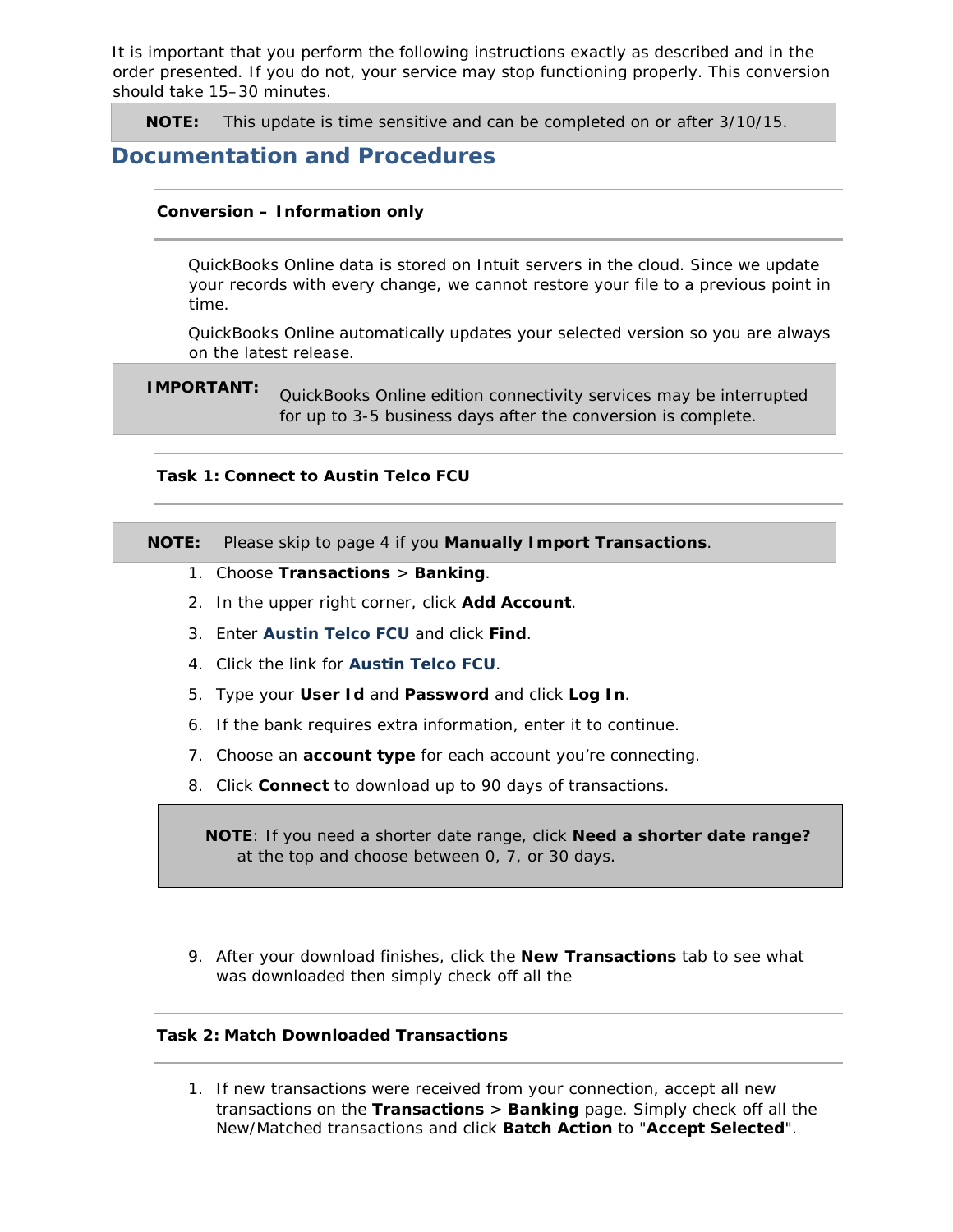<span id="page-2-0"></span> 2. If you need assistance matching transactions, choose **Help menu** > Search for **Matching Transactions** and follow the instructions.

#### **Task 3: Deactivate Your Account(s) At Austin Telco FCU**

- 1. Choose **Transactions** > **Banking**.
- 2. Click on the account you'd like to disconnect, then click the **Pencil Icon**.
- 3. Click on **Edit Account Info**.
- 4. Check the box next to **Disconnect this account on save**.
- 5. Click **Save**.
- 6. Repeat steps 2—6 for each account at *Austin Telco FCU*.

#### **Task 4: Re-activate Your Account(s) at Austin Telco FCU**

- 1. Choose **Transactions** > **Banking**.
- 2. In the upper right corner, click **Add Account**
- 3. Enter *Austin Telco FCU*, and click **Find**.
- 4. Click the link for *Austin Telco FCU*.
- 5. Type your **User ID** and **Password**. Click **Log In**.
- 6. Ensure you associate the account for **Austin Telco FCU** to the appropriate account already listed under **QuickBooks Accounts**. You will want to select the matching accounts in the drop-down menu.

**IMPORTANT:** Do **NOT** select **+Add new**. If you are presented with accounts you do not want to track in this data file, **Uncheck**  the box next to the **Account name**.

- 7. After all accounts have been matched, click **Connect**.
- 8. When the download is finished click **I'm done. Let's go!**

#### **Task 5: Excluding Duplicate Transactions**

- 1. Choose **Transactions** > **Banking**.
- 2. In the **New Transactions** section, click the checkboxes for the transactions you want to exclude.
- 3. Click **Batch Actions** > **Exclude Selected**.

**NOTE:** If you accidentally exclude a transaction, you can include it again.

#### **Task 6: Undo Excluded Transactions**

1. Choose **Transactions** > **Banking**.